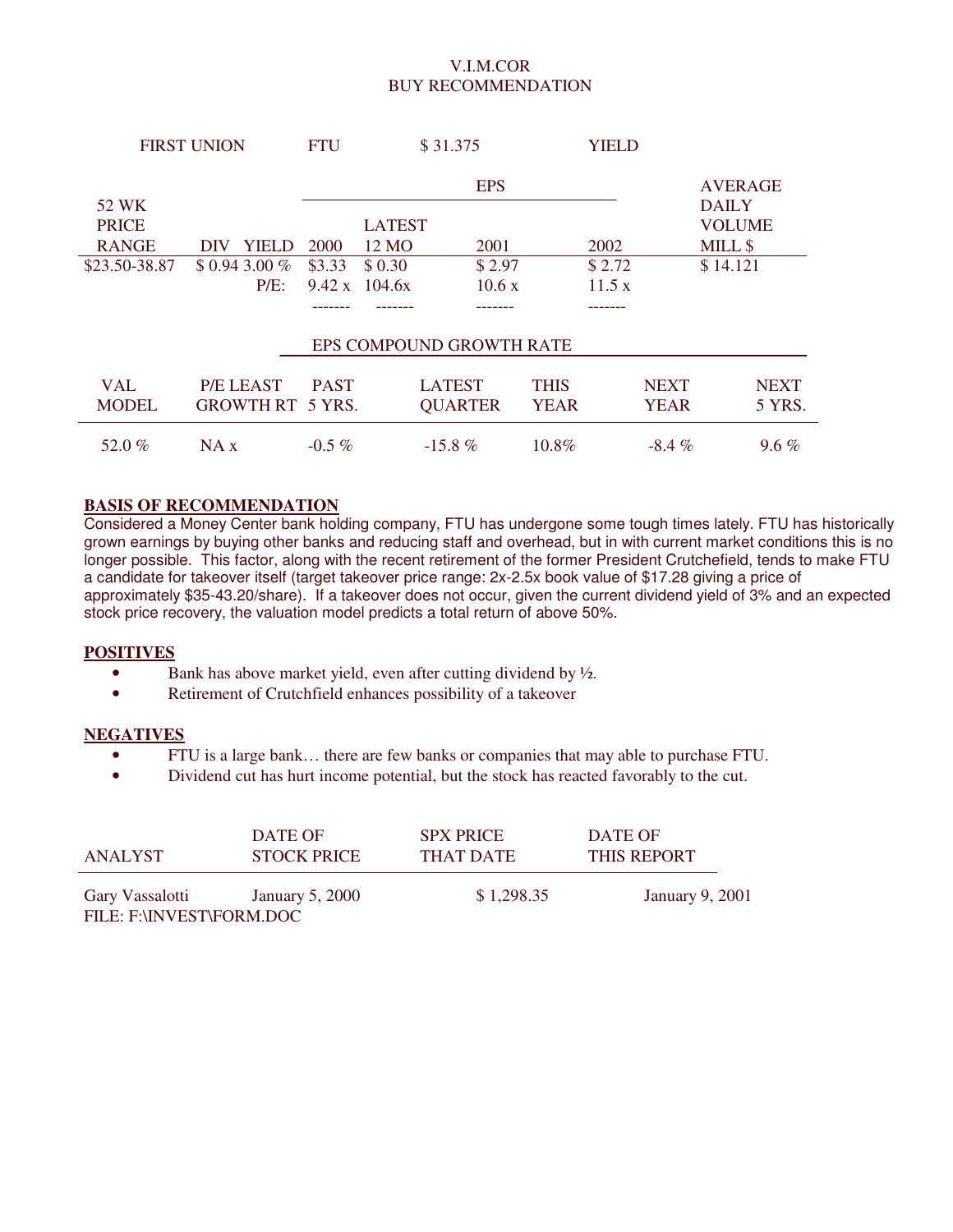# **FIRST UNION BANK**

First Union Corporation provides commercial and retail banking and trust services through full-service banking offices in Connecticut, Delaware, Florida, Georgia, Maryland, New Jersey, New York, North Carolina, Pennsylvania, South Carolina, Tennessee, Virginia and Washington, D.C. The Company also provides various other financial services, including mortgage banking, credit card, investment banking, investment advisory, home equity lending, asset-based lending, leasing, insurance, international and securities brokerage services, through other subsidiaries. First Union's operations are divided into five business segments encompassing more than 60 product and service units. These segments include Capital Markets, Capital Management, Consumer, Commercial and Treasury/Nonbank. Revenues for the fiscal year ended December 31, 1999 were \$15.2 billion, compared with \$15 billion the previous fiscal year. For the nine months ended 9/30/200, total interest income rose 21% to \$13.27 billion. Net interest income after loan loss provision fell 3% to \$4.82 billion. Net loss totaled \$507 million vs. an income of \$2.38 billion. Results reflect a higher provision for loan losses and \$2.16 billion in goodwill impairment and other special charges.

#### Capital Markets

The Company's Capital Markets products and services are designed to provide a full range of capital raising, market making and financial advisory services to meet the needs of corporate and institutional clients. The Company provides full execution including corporate finance, equity research, merger and acquisition advisory services, and debt and equity financing in 18 industry specializations. Its large General Bank franchise provides a strong platform for the delivery of Capital Markets products and services to meet client needs. The Company's relationship coverage begins in its East Coast banking markets, and it extends nationwide through industry expertise in automotive, banking, building and forest products, business and consumer services, defense, aerospace and technical services, diversified manufacturing, energy, furnishings and textiles, healthcare, insurance, media, real estate, retail and consumer products, specialty finance, technology, telecommunications, utilities and private equity groups. In addition, its International unit continues to develop and utilize strong correspondent banking relationships overseas.

Capital Markets has five lines of business comprised of Investment Banking, Real Estate Finance, Traditional Banking, Commercial Leasing and Rail and International. Investment Banking includes merger and acquisition advisory services; merchant banking; loan syndication; investment grade debt; high yield debt; equity sales, trading, research and underwriting; fixed income sales and trading; municipal sales, trading and underwriting; fixed income and equity derivatives; foreign exchange; and asset securitization. Real Estate Finance comprises primarily commercial real estate finance, structured product servicing and affordable housing investments. Traditional Banking encompasses corporate lending activities for corporate clients with annual sales greater than \$100 million and asset-based lending. Commercial Leasing and Rail includes operating, finance and leveraged leasing, and the nation's second-largest general-purpose railcar leasing operation. The International segment's mission is to meet the trade finance and foreign exchange needs of its domestic customers and correspondent financial institutions around the world, and to provide commercial banking products to financial institutions and corporate clients overseas.

#### Capital Management

Through the Capital Management Group (CMG), the Company has created a growing, diversified trust, investment management and brokerage organization, with products and services that provide the link between traditional banking and investing for retail and institutional customers. CMG is organized into five major lines of business: Retail Brokerage and Insurance Services, Trust Services, Mutual Funds, CAP Account and Private Client Banking. CMG offers a full line of investment products and services distributed through multiple channels, including its national retail brokerage branch network, full-service retail financial centers in its East Coast marketplace and its online brokerage. Capital Management products and services primarily generate fee income.

Retail Brokerage and Insurance Services provides individuals with access to a wide array of financial products and services, ranging from stocks, bonds, mutual funds, private equity funds and annuities to retirement, trust and estate planning and tax and investment strategies for insurance and risk management. The Trust Services business encompasses personal trust, corporate trust and benefit services, and institutional trust services. Assets in the First Union-advised Evergreen mutual funds may be purchased through First Union's financial centers, retail brokerage offices, the online brokerage, First Union Direct, trust services offices and through third party broker-dealers. The CAP Account is an asset management product that enables its customers to manage their securities trading and banking activities in a single, consolidated account. Private Client Banking provides high net worth retail clients with a single point of access to First Union's investment products, mortgages, personal loans, trusts, financial planning, brokerage services and other products and services.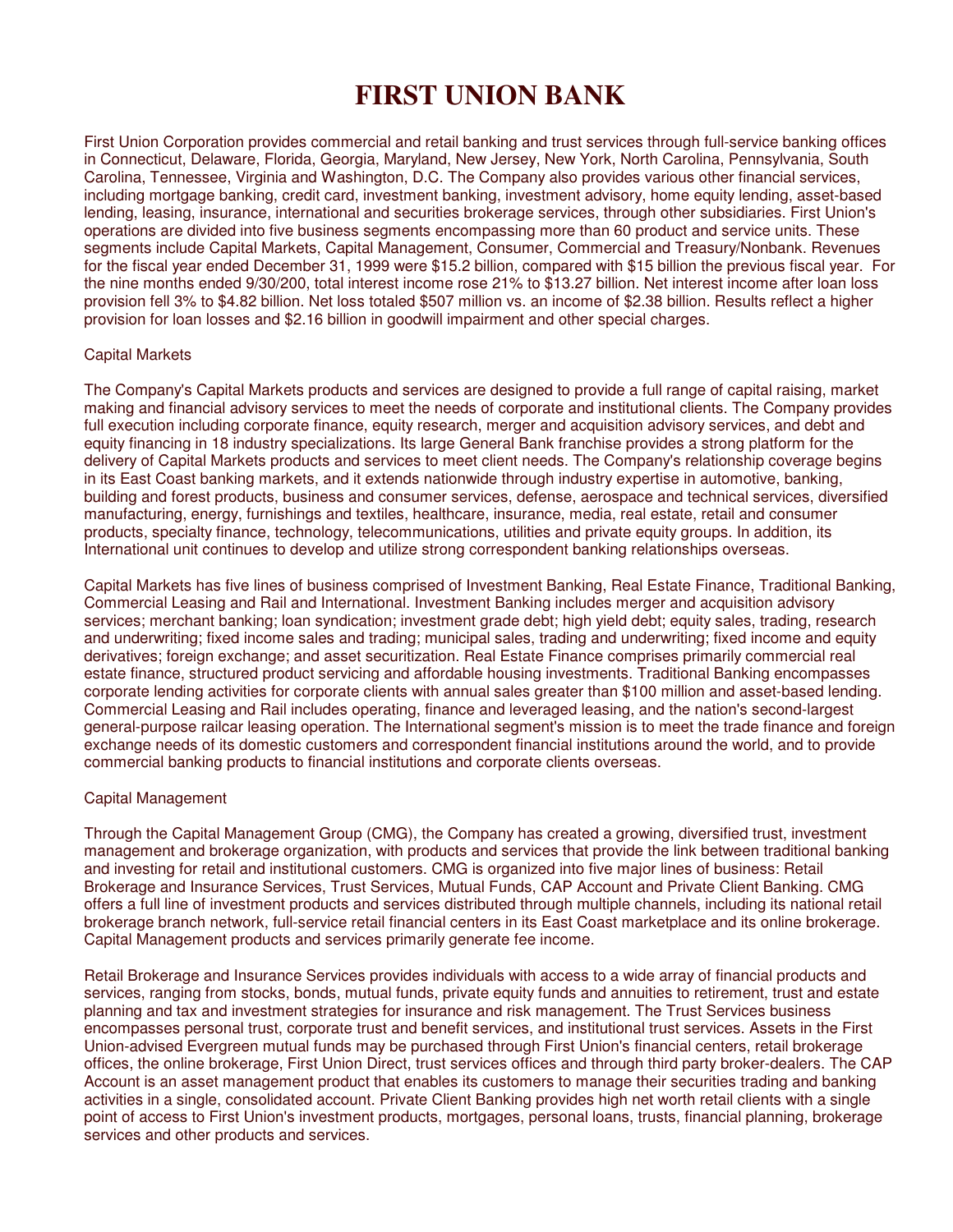### Consumer

The Company's retail delivery strategy is premised on building lifetime customer relationships by providing a full range of superior products, flexible delivery and quality customer service across all channels. Its multiple channels, including retail financial centers, direct telephone bank, call centers, ATMs and the Internet, are fully integrated, enabling customers to have a single view of their accounts. The Consumer segment includes First Union Mortgage (FUMC), its mortgage origination and servicing business; Home Equity, encompassing First Union Home Equity Bank (FUHEB) and Retail Branch Products, mortgage loans, installment loans and the various consumer deposit products, with the exception of the CAP Account.

FTU has recently sold off its Credit Card Servicing unit, and closed The Money Store (at a substantial loss). The money store was closed despite an offer on the table to purchase the company because the accounting charge taken would have been greater with the cash sale. This is strange thinking, closing something instead of selling it, typifies management of this bank.

## Commercial

The Commercial segment is divided into four lines of business: Small Business Banking, which represents only the lending done through its Small Business Banking Division (SBBD); Lending, which is all other commercial lending within its state delivery network and loans to small businesses originated within its state delivery network rather than through SBBD; Real Estate Banking, which is lending by its specialized real estate bankers; and Cash Management and Deposit Services. Small Business Administration (SBA) lending, which is primarily generated through The Money Store, is included in the Consumer segment.

### Treasury/Nonbank Segment

The Treasury/Nonbank segment includes management of its securities portfolios, its overall funding requirements and its asset and liability management functions. The Treasury/Nonbank segment also contains the goodwill asset and the associated funding cost; certain nonrecurring revenue items discussed in Fee and Other Income; certain expenses that are not allocated to the business segments, including goodwill amortization; and corporate charges.

#### Management

FTU is not the best-managed bank in the industry. Having had first hand experience with this company, I can say they have a myopic point of view in many business areas…. If the idea or product was not invented at First Union, it will eventually be closed or run by personnel who have been with the company many years even if the do not understand the new product. Although this is a large negative for FTU, the compelling valuation of the stock at current levels, plus the possibility of being a takeover candidate and the resulting pressure on management to get the stock price to higher levels helps to diminish this negative aspect.

Pros:

- FTU is a large money center bank, with a broad market penetration over several states. The bank is financially sound, if poorly managed, and will eventually have a turnaround in its stock price. Until then, you receive an above market yield.
- Bank is an attractive takeover candidate at these levels for a larger financial company, including many insurance companies.

Cons:

- FTU is not a well-managed bank. It has historically grown earnings by buying other institutions and firing a large portion of the staff, and there are not many banks left to buy that are large enough to contribute to earnings from this practice.
- The size of FTU narrows the list of potential acquirers.

Portions of this report are from sources believed to be reliable. Some data retrieved from Marketguide via Yahoo.com VIMCOR valuation model is copyright Vassalotti Investment Management Corp.